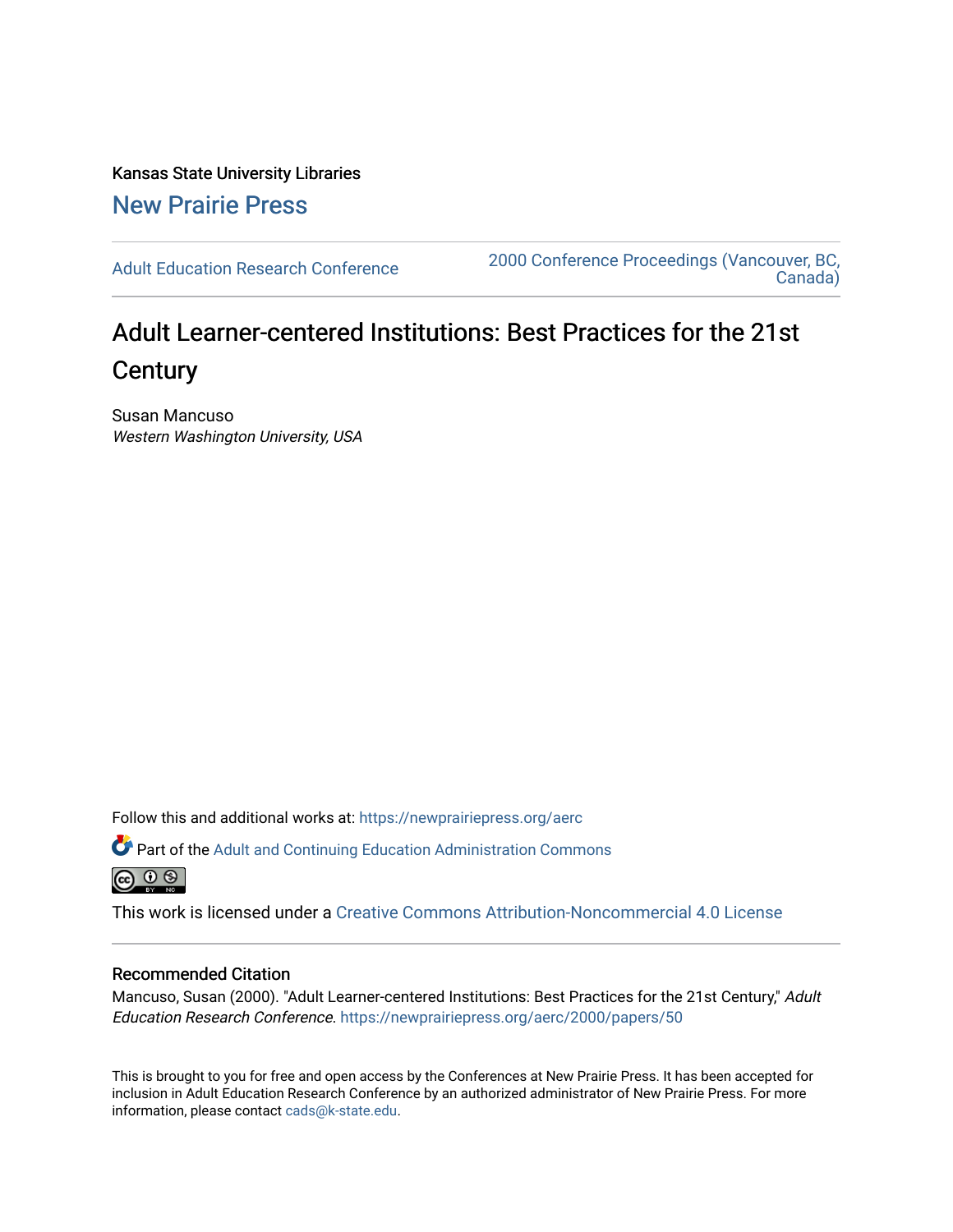## **Adult Learner-centered Institutions: Best Practices for the 21st Century**

Susan Mancuso Western Washington University, USA

**Abstract**: *Adult student enrollment in higher education is approaching 50%, yet most college practices have been designed for younger, traditional age students. This study uses a benchmarking research methodology, including surveys and site visits, to identify best practices at selected adult centered institutions. The findings were distilled into one overarching theme and thirteen related themes.*

#### **Purpose**

Current policies and practices of higher education have been primarily designed for a diminishing proportion of full-time, traditional age students. According to the National Center for Education Statistics (Hussar, 1998) in 1996-97 43% of undergraduate students were age 25 and older. An issue in higher education is what constitutes an adult centered college that is responsive to the needs of what was once a nontraditional student population but is now increasingly becoming the norm. The purpose of this study was to employ a research methodology utilized by business – benchmarking – to identify and describe findings and principles of "best practices" for serving adult learners, which in turn could serve as a meaningful guide for colleges and universities for the  $21<sup>st</sup>$  century.

## **Theoretical Framework**

Prior work has been done in the past decade to identify higher education "good practices" for adult learners, including "Principles of Good Practice for Alternative and External Degree Programs for Adults" (Principles, 1990), and "Seven Principles for Good Practice in Undergraduate Education" (Chickering & Gamson, 1987). While these are inspiring documents, they tend to reflect idealized goals rather than empirical research into existing practices that are most effective for adult learners. The critical need to rethink our practices in higher education is succinctly stated in one of the findings of the Commission for a Nation of Lifelong Learners (1997): "Many current higher education practices are ill adapted to the needs of employers and adult learners. They pose barriers to participation, including a lack of flexibility in calendar and scheduling, academic content, modes of instruction and availability of learning services, among others." There is a plethora of literature about how adults learn (Merriam & Caffarella, 1999), needs of adult learners in higher education (Pascarella & Terrenzini, 1991), and examples of institutional practices (Chickering & Reisser, 1995). Given the myriad of principles, practices, and models in the literature about serving adult students in higher education, a key question is: What are the actual "best practices" being used in colleges and universities in North America?

#### **Research Methodology**

Benchmarking as a research strategy emerged in the 1990s, in the business sector. Benchmarking is "the process of identifying, understanding and adapting outstanding practices from other organizations to help an organization improve performance" (APQC, 1997). Benchmarking is probably more adaptable to "higher education than other business quality management and improvement strategies because it is founded on the very skills which academics routinely practice – the skills of research, academic inquiry and critical analysis"(Jackson, 1998). The benchmarking methodology in this study consisted of a multi-step research process.

## *Forming a Benchmarking Group*

The group consisted of three subject matter experts from U.S. and Canadian higher education institutions, representatives from the Council for Adult and Experiential Learning (CAEL) and benchmarking specialists from the American Productivity and Quality Center (APQC).

#### *Planning the Research Project*

The group met numerous times to identify the scope of the project, to nominate best practice institutions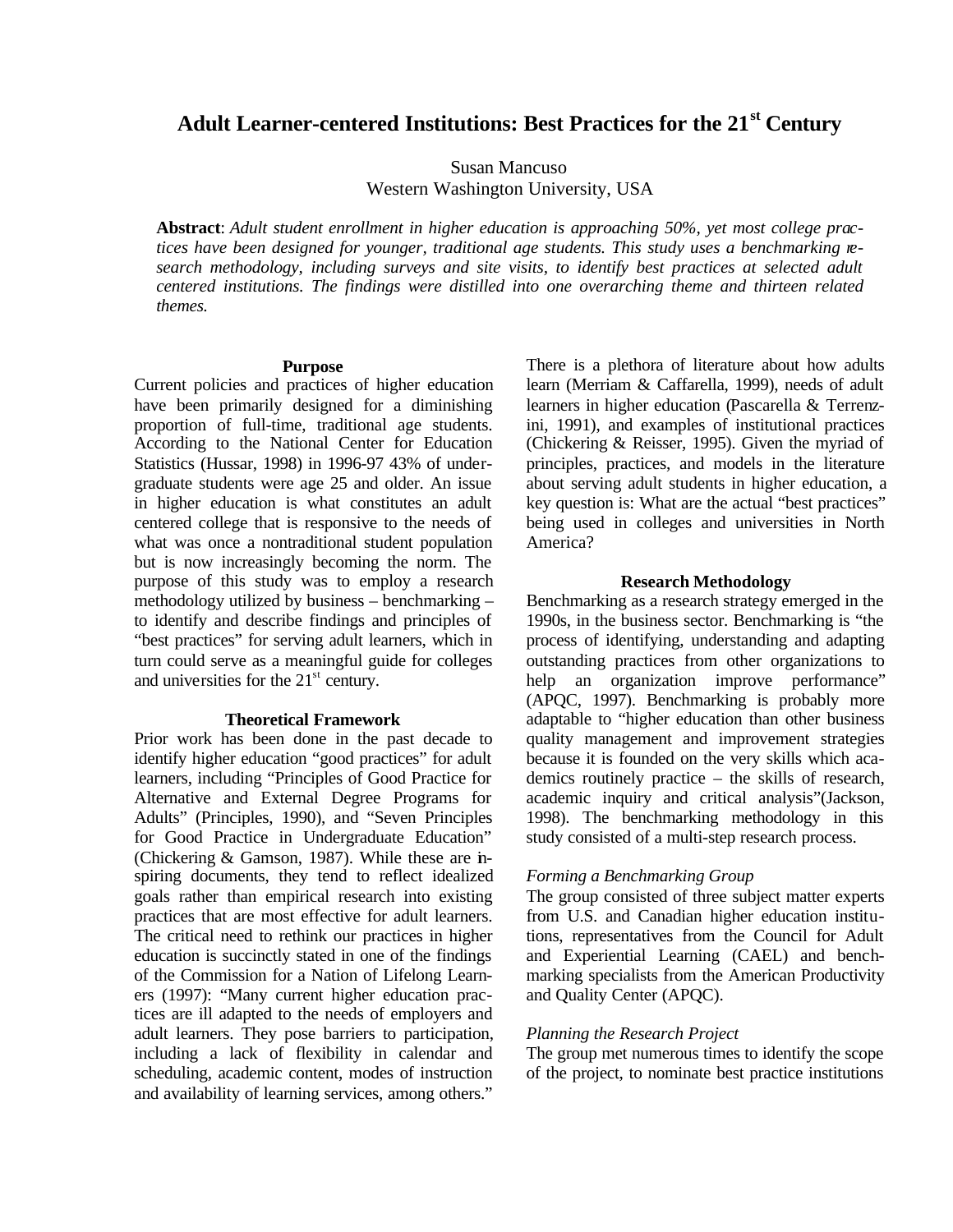to be surveyed, and to design the initial written screening survey.

## *Screening Survey to Identify Best Practice Institutions*

Sixty-three higher education institutions in North America and Europe were nominated as potential best practice institutions and were mailed a screening survey. The 33 item survey asked about best practices in the research scope areas of informational issues, access and equity, academic and social integration, and career integration. Thirty-three institutions responded by the deadline.

## *Best Practice Site Selection*

Subject matter experts analyzed the blinded survey answers and selected six best practice higher education institutions in a day-long analysis process. Five institutions are in the U.S. and one is in Canada.

## *Site Visits*

While the screening survey asked what the best practices were, site visits to the six institutions added the "how" and "why" of the practices. A thirty question interview guide structured the daylong data collection with faculty, staff, and students at each institution. Transcripts of the interviews and discussions at the site visits provided a common data record for later analysis, along with individual notes and voluminous documents and materials from each institution.

## *Data Analysis*

The subject matter experts read and formally analyzed all the transcripts and other data and individually proposed best practice "themes." The group convened and further analyzed the data and themes and distilled them into an initial set of findings. These findings continued to be refined in two additional rounds of analysis.

## **Findings**

Through the comprehensive benchmarking screening process, the following six colleges and universities were selected as "best practice" institutions:

- Athabasca University, Athabasca, Alberta, Canada
- School of New Resources, College of New Rochelle, Bronx, New York
- The School for New Learning, DePaul University, Chicago, Illinois
- Empire State College (SUNY), Saratoga Springs, New York
- Marylhurst University, Marylhurst, Oregon
- Sinclair Community College, Dayton, Ohio

The complex findings have been distilled into one overarching theme and thirteen findings. These findings represent best practices for colleges and universities educating and serving adult learners. The overarching theme reflects the centrality of a belief system, values, and ethos in which employees of the institutions think, breath, and operate with adult learners in mind – "Adult learner centered institutions have a culture in which flexibility, individuation, and adult-centered learning drive institutional practice." The set of thirteen findings operate within this pervasive adult-centered theme.

- 1. Institutions have clearly articulated missions that permeate the institution and inspire and direct practice.
- 2. Institutional decision-making is a shared responsibility that uses collaborative processes inclusive of faculty, staff and students to create rapid, flexible responses to student and community needs.
- 3. Curriculum is designed to meet individual needs of adult learners.
- 4. The institution uses prior learning assessment programs to honor and credit the learning which adults have previously acquired and to help plan new learning.
- 5. Multiple methods of instructional delivery are provided to help adult learners meet their learning goals.
- 6. The teaching-learning process actively involves students in collaborative learning experiences typically centered around their lives and work.
- 7. The institution uses an inclusive, noncompetitive admissions process designed to determine the best educational match for the adult learner.
- 8. The institution engages adult learners in an ongoing dialogue designed to assist learners to make informed educational planning decisions.
- 9. The institution makes student services easily accessible and convenient to adult learners through many venues.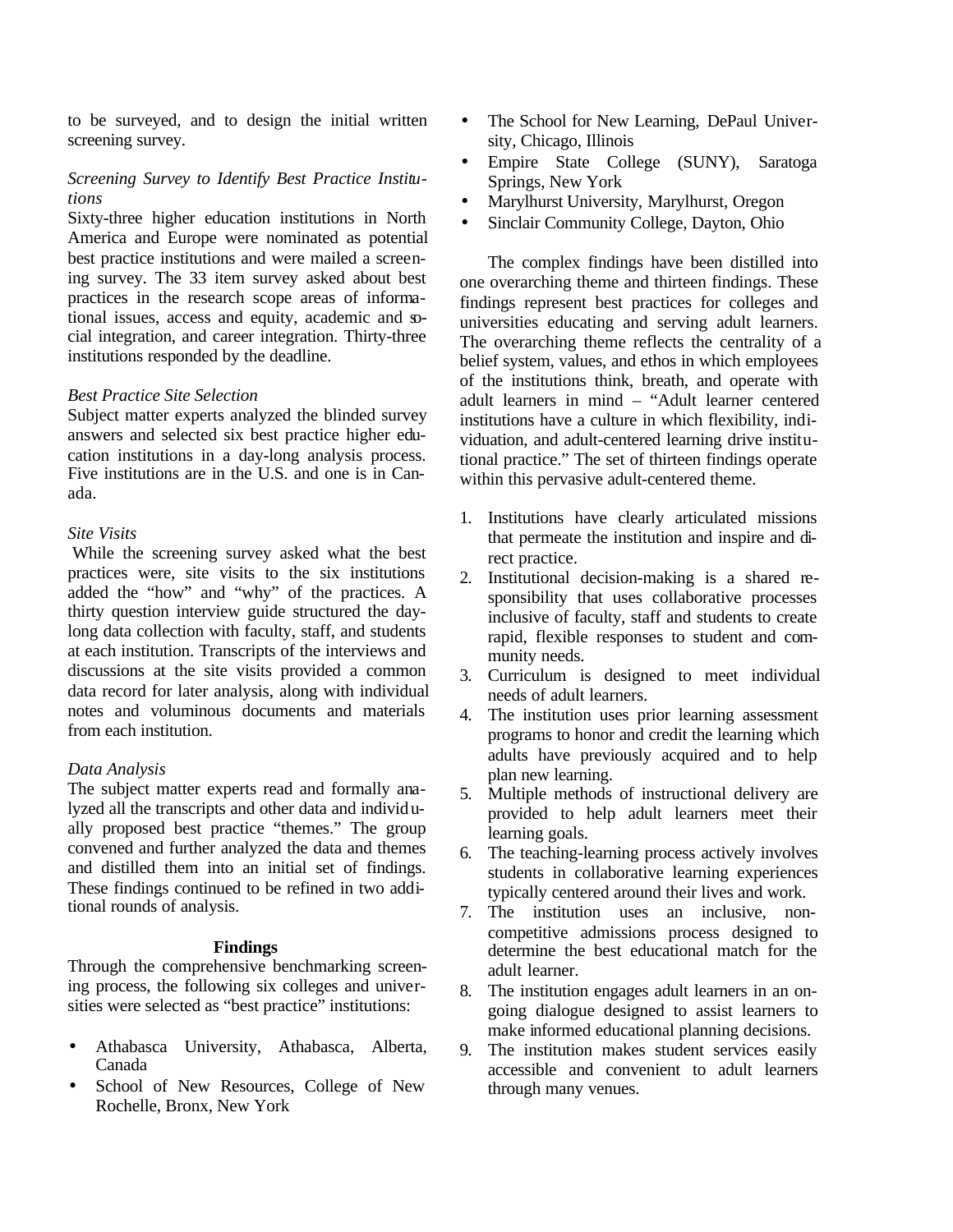- 10. Full-time faculty perform a blended role which combines instruction, student services and administration.
- 11. The institution employs part-time/adjunct faculty to assure financial viability and uses them to enhance quality through their special expertise, connections to workplaces, and to deliver an accessible and flexible curriculum.
- 12. The institution uses technology to enrich oneon-one communication.
- 13. The institution makes continuous and deliberate efforts to ensure that its education remains affordable for adults while maintaining access and quality.

## **Discussion**

The final step in benchmarking is to adapt research findings to one's institution with the goal of improving practices. One challenge in adapting these research findings is that they represent philosophical beliefs substantially different from most traditional higher education institutions. Such beliefs include a humanistic view that adults are selfmotivated learners striving to improve their selfunderstanding, learners are truly at the center of all policies and practices, great flexibility in roles and practices among faculty and students is critical for fluid and dynamic decision-making, and practices are to be implemented in context of students being self-directed and empowered learners. These findings reflect an integrated college culture centered on adult learners and not separate practices that can easily be adapted into a culture with a dissimilar culture.

Many perspectives and principles common to adult education were clearly visible in these colleges, including andragogical and inclusive learning environments (Knowles, Holton, & Swanson, 1998; Tisdell, 1995), involvement and leadership among all stakeholders in the organization (Kouzes and Posner, 1987), and grounding learning in the experiences of the learners (Kolb, 1984). As colleges and universities of the  $21<sup>st</sup>$  century evolve toward being "learning colleges" (Barr and Tagg, 1995) rather than teacher-centered colleges, and as these colleges move beyond slogans such as "student first" to actual practices that center around student learning interests, then the findings from the six colleges studied likely will be visible and active in numerous institutions of higher education across North America.

This research study provides guideposts giving directions for new responses by institutions seeking to effectively meet the needs of the growing number of adult learners in higher education. A flexible, student-centered college culture better meets the needs of adult learners than current practices designed for traditional college-age students.

## **References**

- Barr, R. B. & Tagg, J. (1995). A new paradigm for undergraduate education. *Change* November/ December.
- *Benchmarking: Pure and simple* . (1997). Houston, TX: American Productivity and Quality Center.
- Chickering, A. W. & Reisser, L. (1993). *Education and identity.* San Francisco: Jossey-Bass.
- Chickering, A. W. & Gamson, Z. F. (1987). Seven principles for good practice in undergraduate education. *The Wingspread Journal*, 9(2).
- Commission for a Nation of Lifelong Learners. (1997). *A nation learning: Vision for the 21st century*. Albany, NY: Regents College.
- Hussar, W. J. (1998). *Projections of education statistics to 2008*. National Center for Education Statistics Report NCES 98-017. Washington, DC: Office of Educational Research and Improvement, U.S. Department of Education.
- Jackson, N. (1998). [Review of the book *Benchmarking in higher education]. Studies in Higher Education, 13*, 107-109.
- Knowles, M.S., Holton, E. F., & Swanson, R. A. (1998). *The adult learner* ( $5<sup>th</sup>$  ed.). Houston, TX: Gulf Publishing.
- Kolb, D. A. (1984). *Experiential learning*. Englewood Cliffs, N.J.: Prentice Hall.
- Kouzes, J. M. & Posner, B. Z. (1987). *The leadership challenge*. San Francisco: Jossey Bass.
- Merriam, S. & Caffarella, R. (1999). *Learning in adulthood: A comprehensive guide* (2<sup>nd</sup> ed.). San Francisco: Jossey-Bass.
- Pascarella, & Terrenzini, (1991). *How college affects students*. San Francisco: Jossey Bass.
- *Principles of good practice for alternative and external degree programs for adults*. (1990). Washington, DC: American Council on Education.
- Tisdell, E. J. (1995). *Creating inclusive adult learning environments: Insights from multicultural education and feminist pedagogy*. Columbus, OH: ERIC Clearinghouse on Adult, Career,